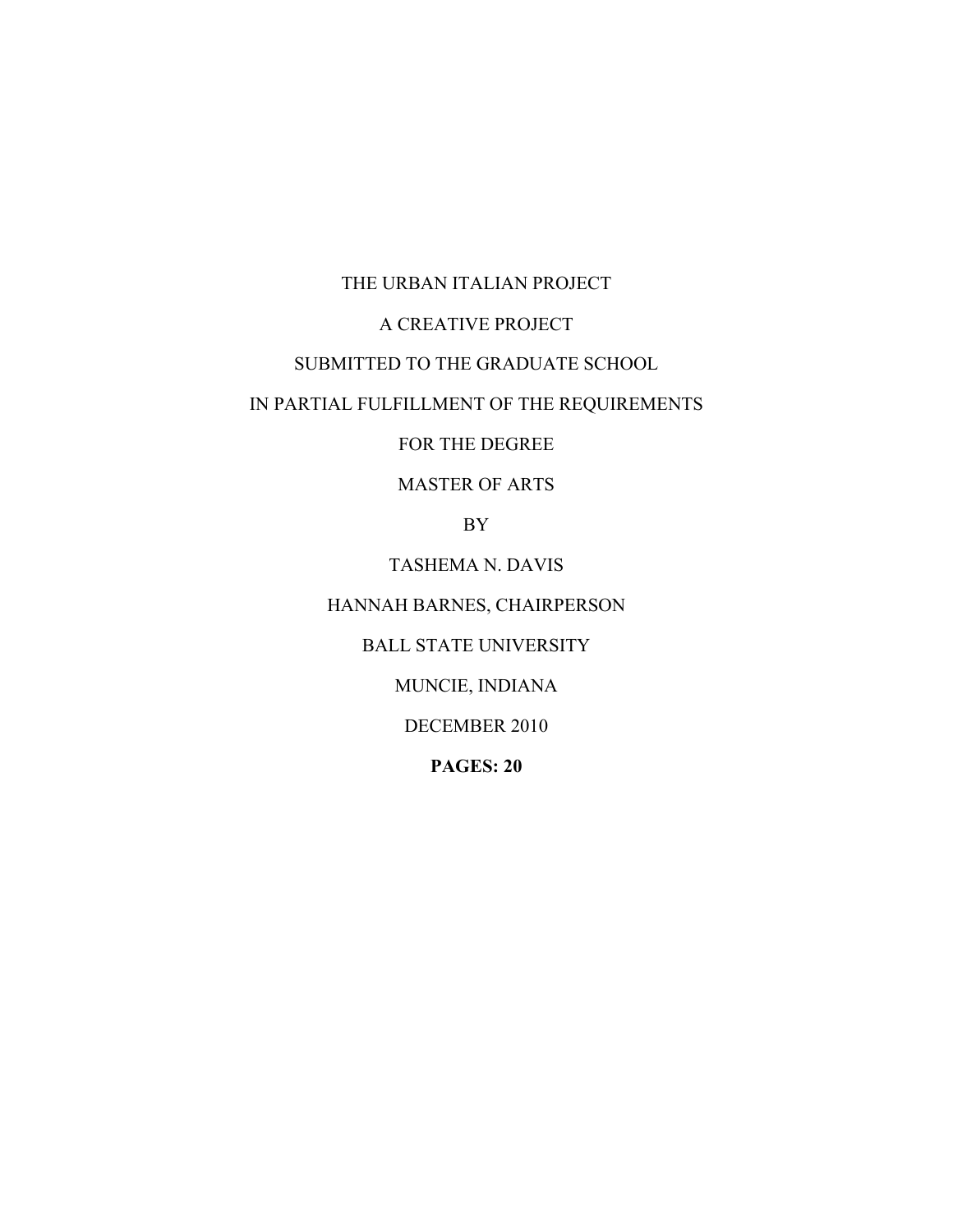### The Urban Italian Project

#### **Statement of the Problem**

Your beauty should not come from outward adornment, such as elaborate hairstyles and the wearing of gold jewelry or fine clothes. Rather, it should be that of your inner self, the unfading beauty of a gentle and quiet spirit, which is of great worth in God's sight (*New International*, I Peter 3: 3-4). Fine art is usually labeled as something beautiful. Fine art is defined as things such as painting, sculpture, or music, concerned primarily with the creation of beautiful objects. *Webster's Dictionary* also defines art as an activity that requires a fine skill (Fine Art). Art is the psychic expression of beauty as revealed through truth. It is important to first define art and beauty. Art is about creating, personality, and freedom. Art can be seen as either beautiful or ugly, however it is still art. It is said that beauty is in the eye of the beholder. What is beautiful to one individual might be offensive to another. So who labels what is art and what is beautiful in our world today? Concepts of beauty can be cultural constants or hold a persistent meaning, while truths are variable, or ever changing throughout time and culture.

*The Urban Italian Project* was inspired by my trip to Italy in the summer of 2009. I flew over the Atlantic to experience one of the world's most famous places for master artists, Italy. I marveled at the Sistine Chapel and I shed tears when I stepped foot into St Peter's Basilica. I asked myself a few questions, *"What about the people who never have the opportunity to travel outside of their immediate environments to experience great feats of craftsmanship and art as I have*?" "*What about the people who never obtain the money to afford a golden ticket to the dream world of great artists but are forced to stay*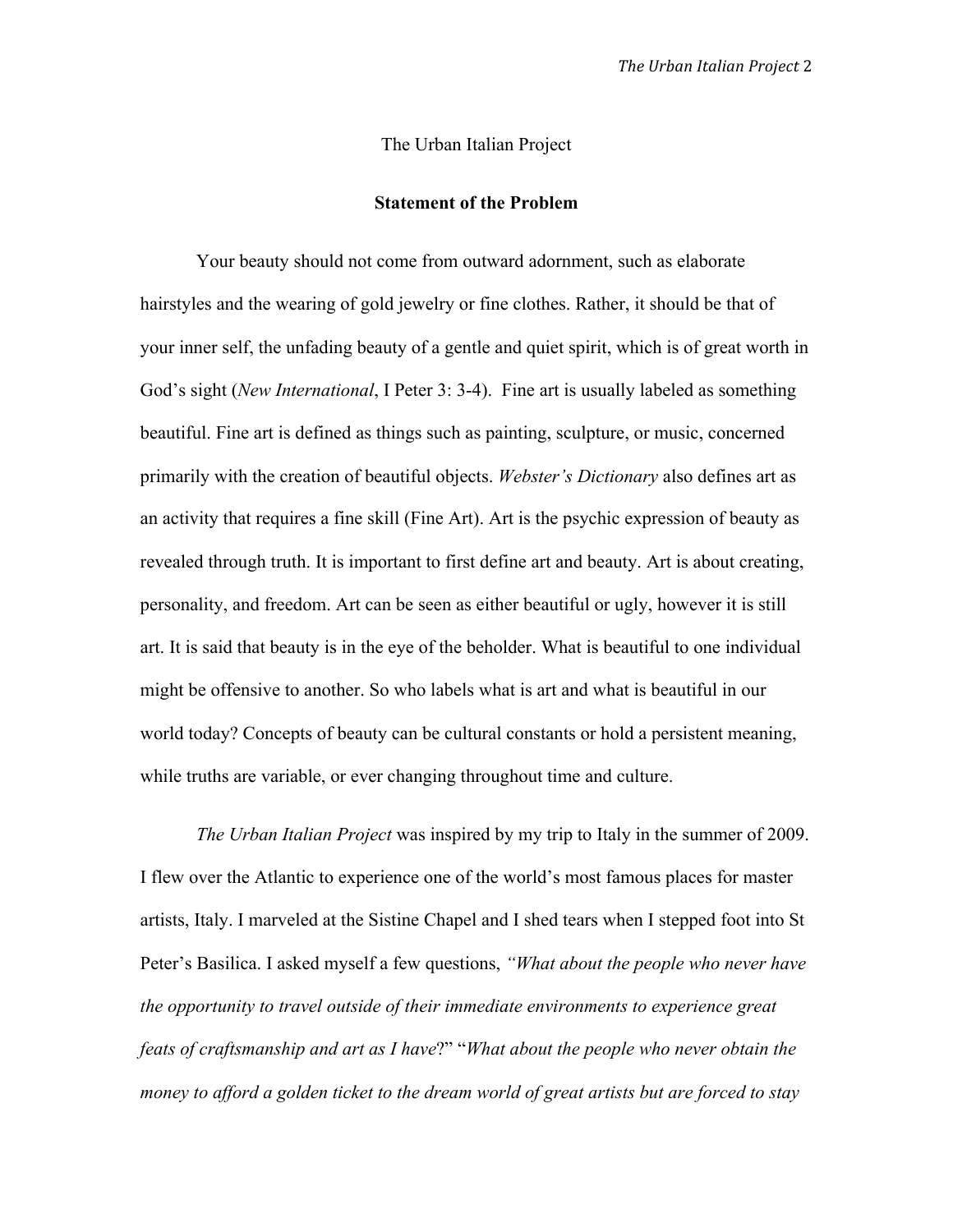*within the small realm of what they are subject and exposed to?" "What can I do to stretch the limits of their understanding and expand their definitions of beauty?"*  Exposure to what is beautiful within arms reach was the overall goal of this project.

 On that trip I explored some of the world's finest works of art. I stood in total awe of beauty that had been studied for years, like Michelangelo's *Pieta.* I stood there ever so thankful for this once in a lifetime trip. Art has always been my passion. However, I could not say I found that same awe and beauty within my hometown of Gary, Indiana. With this project, I set out to find and redefine the beauty within my hometown, my "people", and my way of life. This project gave me the opportunity to research artists who looked at the world the way I did. I went home to Gary several times in search of beauty. With each research visit I found a new and peculiar way to look at the beauty my city had to offer. I created several paintings and sketches that allowed me to look into the history books of art and compare what is labeled beautiful art to what I found beautifully artistic in my urban city. The work I created exhibits my knowledge of artistic giants like Michelangelo, Bernini and Caravaggio and other artists like Kerry James Marshall, Amy Yoes, and Kara Walker. I've wondered habitually within this time frame of study, who labels what is to be taught as beautiful?

Creating these paintings has allowed me to look for and find beauty within my own hometown and even within myself. I forced myself outside of my comfort zone with each painting. I have gained knowledge in the history of contemporary painters and watercolor techniques. This body of work illustrates a commitment to learning art history and the profession of art. I possessed a new found freedom to experiment with imagery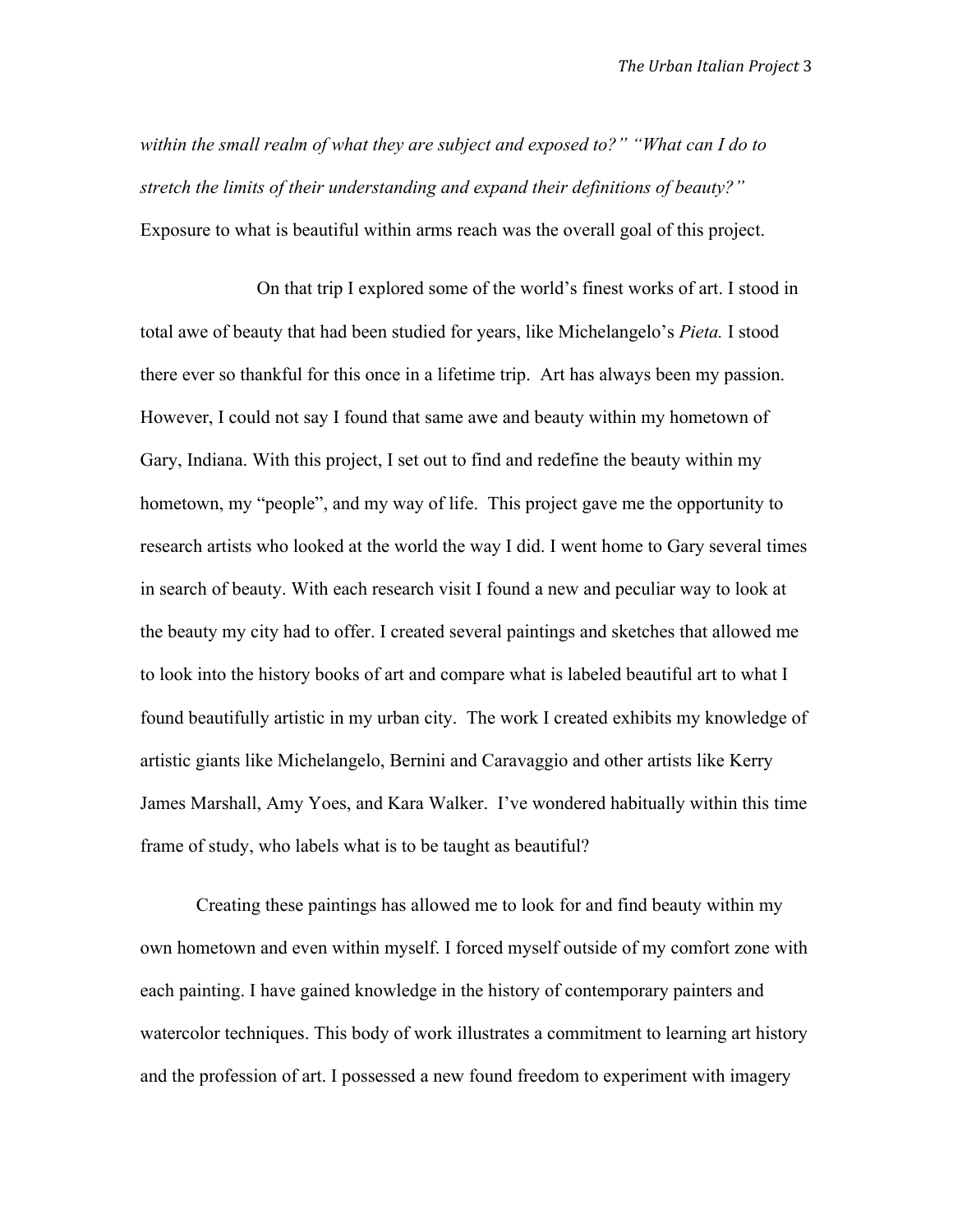and different media outside of my personal comfort zone of oil painting and watercolor. I have gained knowledge of famous artists who think and create imagery in a way that I can relate to on a personal level. The paintings I created show a commitment to the process of collage and using various mediums to produce a cohesive artwork. Just as the great African American artists before me used simple imagery to address complicated issues, I too have created a series of work that speaks loudly about issues of beauty and history that some of us only whisper about.

## **Review of Influences/Literature**

In preparation for completing this body of work, I revisited pictures I took during my trip to Italy. I looked over different books I purchased while I was there and evaluated the work I produced and the journals I wrote in during those 33 days from Venice to Rome. In one of the traveling books for Italy I found the perfect description of my Italian experience.

Italy has drawn people in search of culture and romance for many centuries. Few countries can compete with its Classical origins, its art, architecture, musical and literary traditions, its scenery, or food and wine. The ambiguity of its modern image is also fascinating; since World War II Italy has climbed into the top ten world economies, yet at its heart it retains many of the customs, traditions, and regional allegiances of its agricultural heritage (Wild 21).

Italy has been seen as the key place for art and beauty. Within the walls of the Vatican City sits the most famous Sistine chapel, St. Peter's basilica, Michelangelo's *Pieta*, and great works from Raphael. Within Italy, there are numerous museums that hang the most beautiful pieces of art known to man, specifically Western beauty. Looking throughout the studied images a question proposed itself, "*so what about the*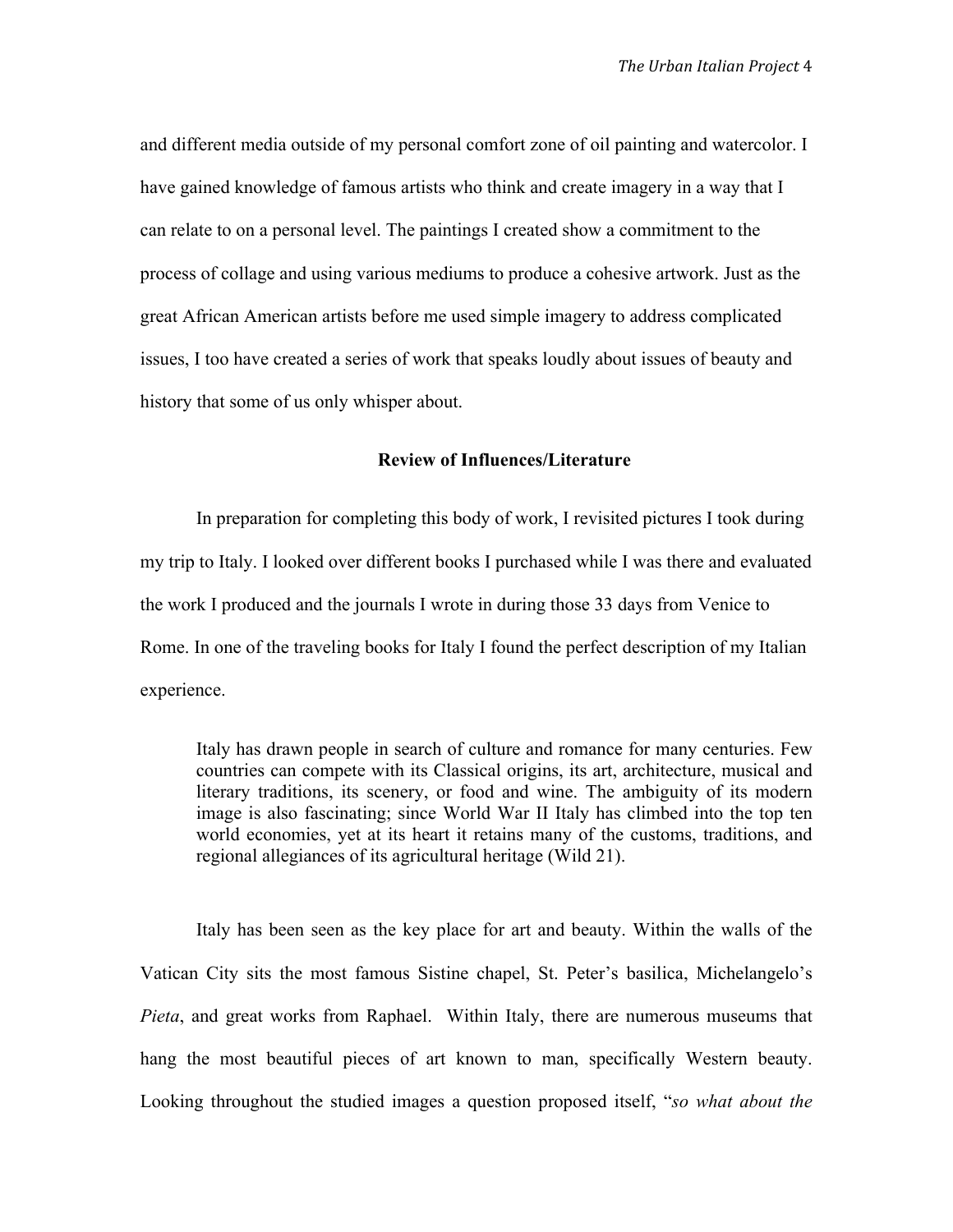*people who will never see these great feats of beauty?"* and *"what about artist like myself, where are our works of art displayed for the public's admiration?"* I knew that there had to be something beautiful within my hometown and even within myself, something that I could use to show that Gary, Indiana can too be seen as beautiful. Finding a way to effectively display the imagery that I was working with became the focal point. My research quickly turned to the work of Kara Walker for her silhouetted figures and Kerry James Marshall for his collage techniques, amongst other things. A new mission was then formed: to compare and contrast the beauty found in Italy, TA, traditional art, to that found in Gary, Indiana, UB, urban beauty.

The silhouette work of Kara Walker was an important influence to this creative project. After struggling for some time with an appropriate depiction of a self-portrait, I turned to Kara Walker's work and experimented with the silhouette figure. I found this to be a magnificent fix to the problem. I found that Walker's silhouettes speak volumes due to the rich black, flat, and no depth approach that they take. To me, the color choice of all black speaks for the race of the African-American. The all black silhouette appears to be a simple solution, however I find it extremely powerful. The flatness of Walker's silhouette carry a different meaning, they appear remind me of nightmares, or vivid memories because they have no depth drawing onto them. Kara Walker's artwork has been criticized due to its strong racial content and the fact that it was not considered fine art. However, the silhouettes hold more meaning then what I attached to them and more meaning than what she has been criticized for. Kara Walker has a distinct style to her work and more meaning then what the surface entails. Pamela Caserta gives a little more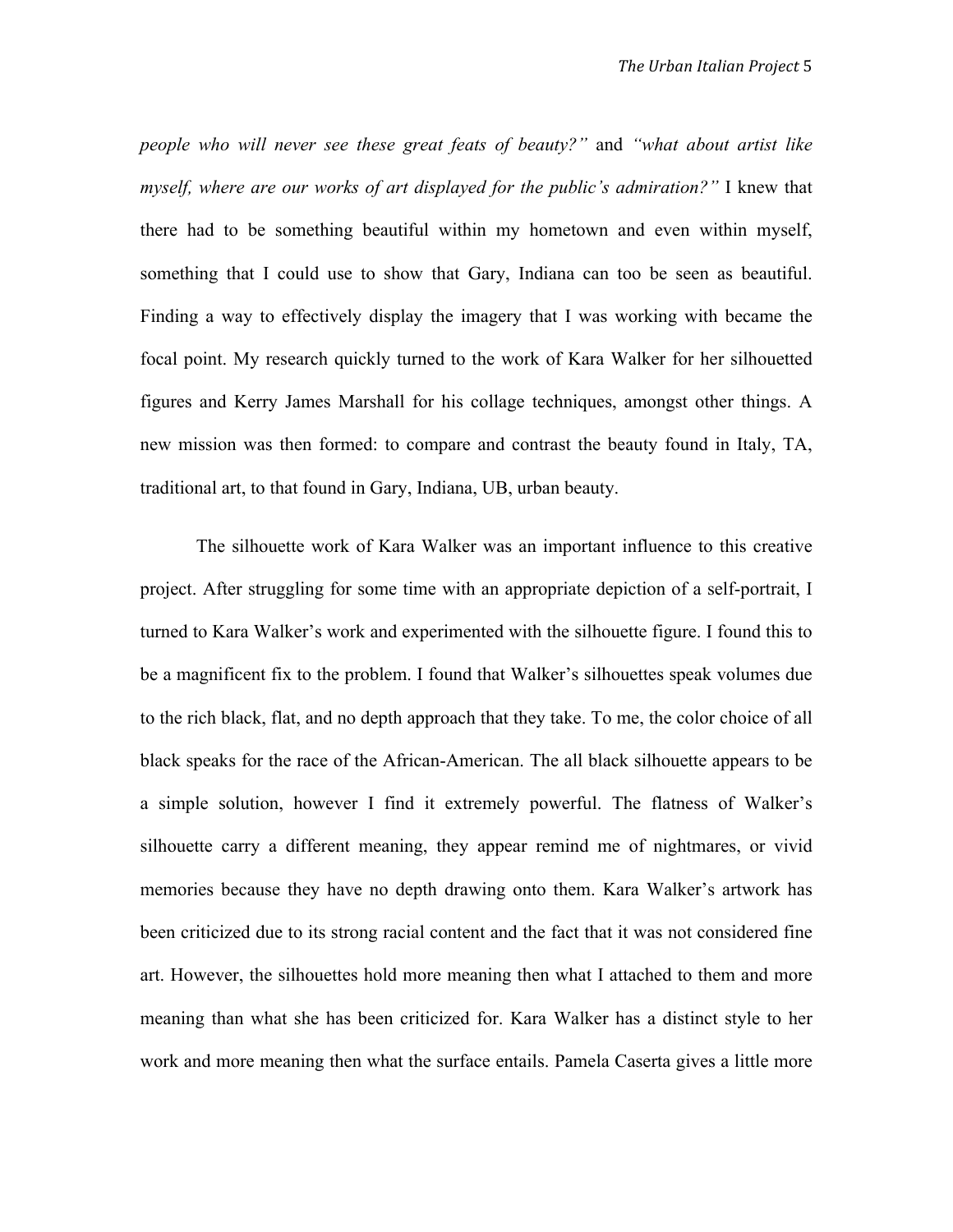detail to the meaning of Walker's work in the following paragraph. Here she explains the major focus behind the wonderful works of Kara Walker.

Kara Walker is perhaps best known for her cut-paper silhouettes. She mentions being drawn to early American silhouettes as she explored an interest in kitsch. Kara Walker's silhouette images work to bridge unfinished folklore in the Antebellum South, raising identity and gender issues for African American women in particular. However, because of her truthful approach to the topic, Walker's artwork is reminiscent of Andy Warhol's Pop Art during the 1960s (indeed, Walker says she adored Warhol growing up as a child). Her nightmarish yet fantastical images incorporate a cinematic feel. Walker uses images from historical textbooks to show how white people depicted African American slaves during Antebellum South. "Most pieces have to do with exchanges of power, attempts to steal power away from others." —Kara Walker (Caserta)

I viewed her images as a power source. Walker's images hold power and speak loudly through one solid color, black. I took that interpretation and used it to fuel yet another self-portrait within my body of work. In the painting *TA-1*, the Vatican City painting, I painted the female all black using acrylic only. This solved a composition problem and birthed a new image full of meaning in an attempt to steal power from the well known imagery found in the Vatican.

Space and perspective was another thing with which I struggled. I found it difficult to create a solid horizon line within some of the pieces. This body of work can be catergorized as emotional and expressive. The work is personal and generated from my experiences as a young black woman in the world of art where I had no voice and studied masters of art who looked nothing like me. Thus the feeling of aimless wander and isolation takes over the ground of my work. The imagery seems to float in and out of the space. Space and perspective takes on a symbolic, meandering form. According to Panofsky, "space is conceived of as being transformed into 'lived experience' by a social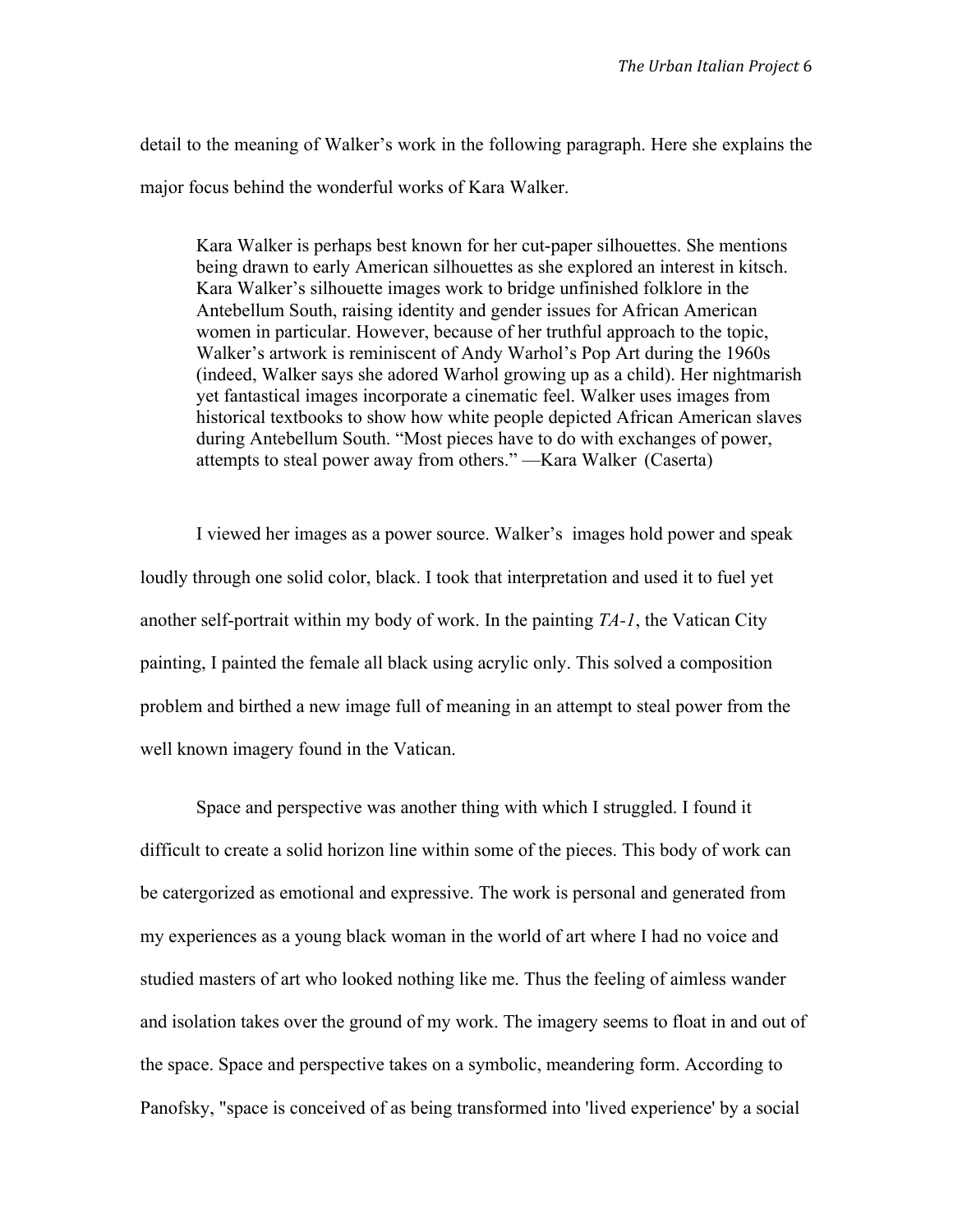'subject'..." The social subject is a construct of the viewer and is relative to a form of social conditioning (Panofsky 67). We have been conditioned to see things in art based on an arbitrary vanishing point. I felt as though I needed to have a horizon line and work from a sure vanishing point. I realized my work comes from a different place, a place where there is no ground, therefore no vanishing point. I was not taught the elements and principles of art until sophomore year in college. I was not raised with an appreciation of the visual arts. I did not see faces like mine within the thick books like Gardner's *Art through the Ages.* I had to research on my own for artists who looked like me, expressed like me and sounded like me. I found great inspiration and influence in Kerry James Marshall.

Marshall is known for large-scale paintings, sculptures, and other objects that take African-American life and history as their subject matter. His work often deals with the effects of the Civil Rights movement on domestic life, in addition to working with elements of popular culture. I am most fond of his *Garden Project*, which critiques the glorified names of housing projects that conceal desperate poverty, and the *Lost Boys* series, which examines young black men "lost in the ghetto, lost in public housing, lost in joblessness, and lost in literacy." (Marshall)

Kerry James Marshall's work feels as though it is an exact replica of my childhood experience. I can relate to this artist on so many levels. I understand his upbringing, his subject choice and even the thinking behind his composition. The following paragraph is a short excerpt on Marshall and his work.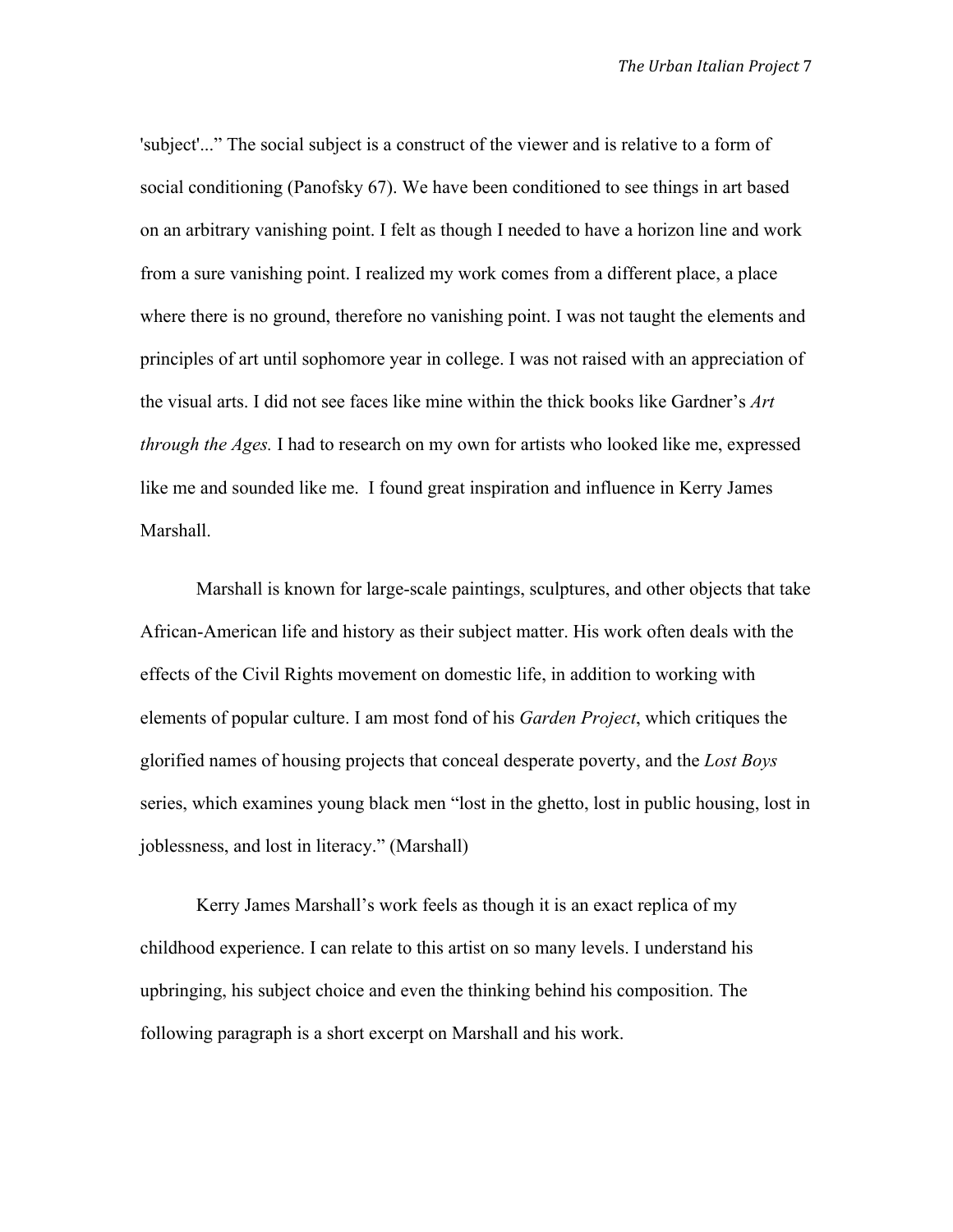The subject matter of his paintings, installations, and public projects is often drawn from African-American popular culture, and is rooted in the geography of his upbringing: "You can't be born in Birmingham, Alabama, in 1955 and grow up in South Central [Los Angeles] near the Black Panthers headquarters, and not feel like you've got some kind of social responsibility. You can't move to Watts in 1963 and not speak about it. That determined a lot of where my work was going to go," says Marshall. In his "Souvenir" series of paintings and sculptures, he pays tribute to the Civil Rights movement with mammoth printing stamps featuring bold slogans of the era—Black Power! and paintings of middle-class living rooms where ordinary African-American citizens have become angels tending to a domestic order populated by the ghosts of Martin Luther King, Jr., John F. Kennedy, Robert Kennedy, and other heroes of the 1960s (Sohal).

Marshall's work is based on a broad range of art-historical references, from Renaissance painting to black folk art, from El Greco to Charles White. A striking aspect of his paintings is the emphatically black skin tone of his figures, a development the artist says emerged from an investigation into the invisibility of blacks in America and the unnecessarily negative connotations associated with darkness. Marshall believes "you still have to earn your audience's attention every time you make something (Marshall)." The sheer beauty of his work speaks to an art that is simultaneously formally rigorous and socially engaged.

Marshall explored the concept of black beauty in contrast to Western ideals with his painting *La Venus Negra*. The figure, this time a nude woman, literally blends into her dark surroundings, her sensuous shape barely discernable. Yet once the viewer looks closely, her curvaceous figure evokes a womanly power only enhanced by the deep black of her skin (Crouther). As Marshall admits, he himself "had not considered that a black woman could be considered a goddess of love and beauty," but with this painting he proves its possibility (Crouther). He challenges the classic perception of a goddess as a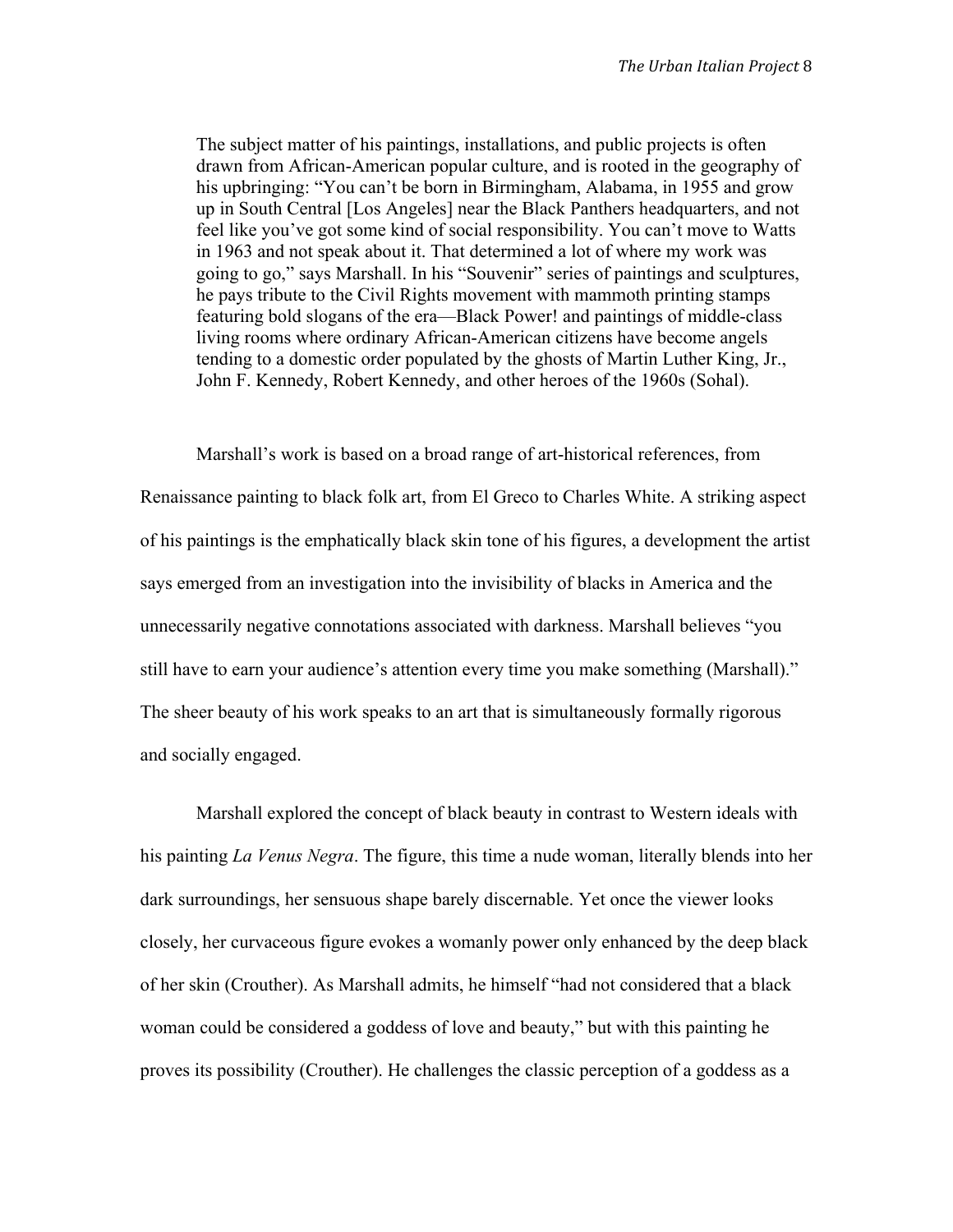white woman with long flowing hair, speaking again to the issue of African-American identity in the Western world. This concept has more meaning when looking at the African pattern on the top quarter of the background (Crouther). With this addition, he references the movement begun during the Harlem Renaissance to incorporate traditional African aesthetics into African-American art. In an attempt to reconcile the African art and Western ideals, Marshall places both in his painting. Thus he highlights the search for a black identity that involves all aspects of their ancestral history and their current situation. Although African Americans may feel connected to two differing cultures, Marshall's painting of a classically Western figure represented with a new black aesthetic brings the two together, showing that they can live in harmony. This is the underlining problem within my series of *The Urban Italian Project,* trying to tie the black aesthetic together with the Western definition of beauty. Marshall also used the "black" figure within his work, completely different from Kara Walker's paper cutout silhouette figures. In the following paragraph Sohal discusses Marshall's aesthetic choice of the black figure and the symbolic importance.

Marshall's work avoids clichés of Blaxploitation or predictable kitsch. As Marshall states in his Art21 segment, he rethinks pictorial representation with black figures — frolicking at the beach, lounging at picnics, boating – taking part in activities suggesting leisure time and dispensable income. The fact that Marshall's figures are absolutely black is an aesthetic choice whose defense he has come to in interviews, insisting on the beautiful depth of color that black paint provides in creating the figure/ground distinction. This is important symbolically; the actual blackness of the subjects is discomforting and even disquieting as it plainly confronts the representation of blacks in pictorial space and in historical popular culture. Black here is a disassociation, an abstraction from blackness that turns figures in Marshall's paintings into ideas of "somethingother-than-us," rather than people. The abstraction is advanced by collage work that acts, at times, as defacement (Sohal).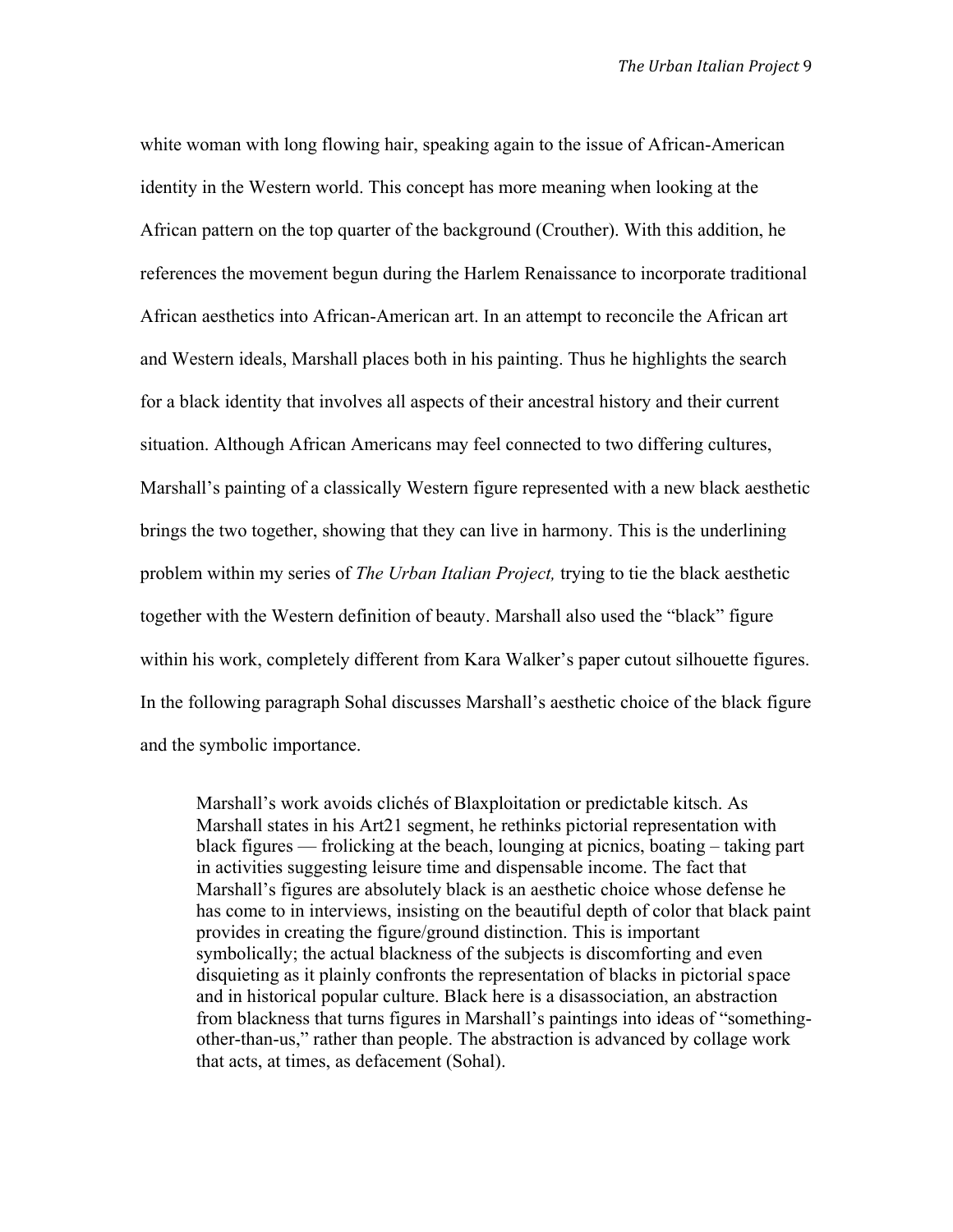I looked at other artists as references for structural elements, however my main artist was Kerry James Marshall. I found meaning I could relate to within his work. I admire Marshall both for his style of art and for the African-American issues he chooses to display. Kerry James Marshall is an artist who speaks my personal language. Our stories are similar and we share the same passion over the invisibility of blacks in America. I would not say that my paintings are about Black Power, but they do tell a story about blackness. This is just the beginning of what I feel is a life long project for me.

Amy Yoes has been interested in ornament and architectural space for many years. Her recent projects have become more three-dimensional and have involved animation and light. The work of art that I pulled inspiration from by Yoes was *Sightseers Folklore.* This work is painted on the walls, closer to the ceiling of Wave Hill in the Bronx of New York. This work consists of wood sculpture and red acrylic paint. The painting is a complex series of interlocking structures and part architecture (Yoes). I tried to use the same interlocking structures within my work to frame specific images.

### **Description of the Artworks/Process**

This thesis project started with narrowing down the number of paintings to work with. Ten 22"x 28" sheets of watercolor paper in various textures were chosen for experimentation with mixed media. The media choice was primarily watercolor on paper. However, throughout the process of this creative project and the content, mixed media seemed to over take the strict plan for watercolor only. Ink and pen, Sharpie markers, china markers, acrylic paints, and even gold leaf crept into *The Urban Italian*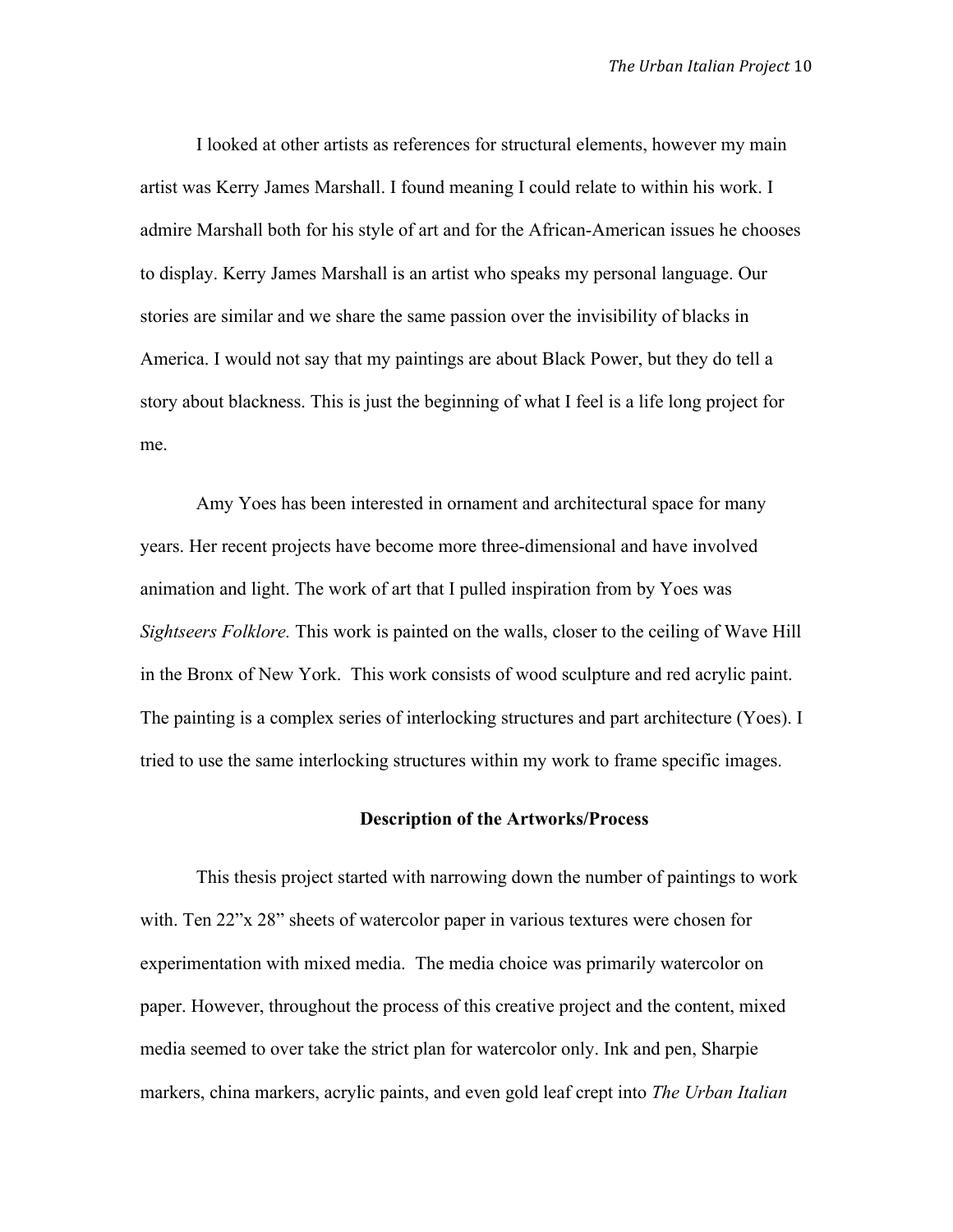*Project*. There is a lot of symbolism within this series of paintings. The symbols seemed to evolve and take on a meaning of their own. Another part of the experimentation process was the use of brewed coffee and Epsom salt. The coffee and Epsom salt created imagery that represented ruins found in Gary, Indiana and Italy.

For visual reference, I looked at pictures I had taken in Italy as a starting point for the traditional art, TA, paintings. I narrowed down my favorite pictures and works of art from Italy and replicated the images according to my skill level. I also studied and gained inspiration from works by Amy Yoes.

To begin the watercolor process, I started with a wash using a limited palette. I laid down colors with no imagery or plan in mind. I painted on two watercolor sheets of paper at the same time in hopes of having a similarity between the "Italy" paintings and the "Urban" paintings. After the washes were laid down and dry, I began penciling in different images. Each image fed off of the previous image. I would start each painting with only two images in mind. Once they were positioned on the paper I then allowed the painting to speak to me and lead me to the next image. Within some of the pieces, the background wash worked in the foreground as well. Each painting seemed to develop a different symbol.

The process and media were a little different with each painting. I will start with the breakdown of the symbols found within most of the pieces. I have selected a few symbols to discuss in further detail. The first symbol I have selected is the black bird. The black birds in the majority of the paintings are a symbol of black freedom. The African-American artists, who found a way into the history books, fly across the paper. Most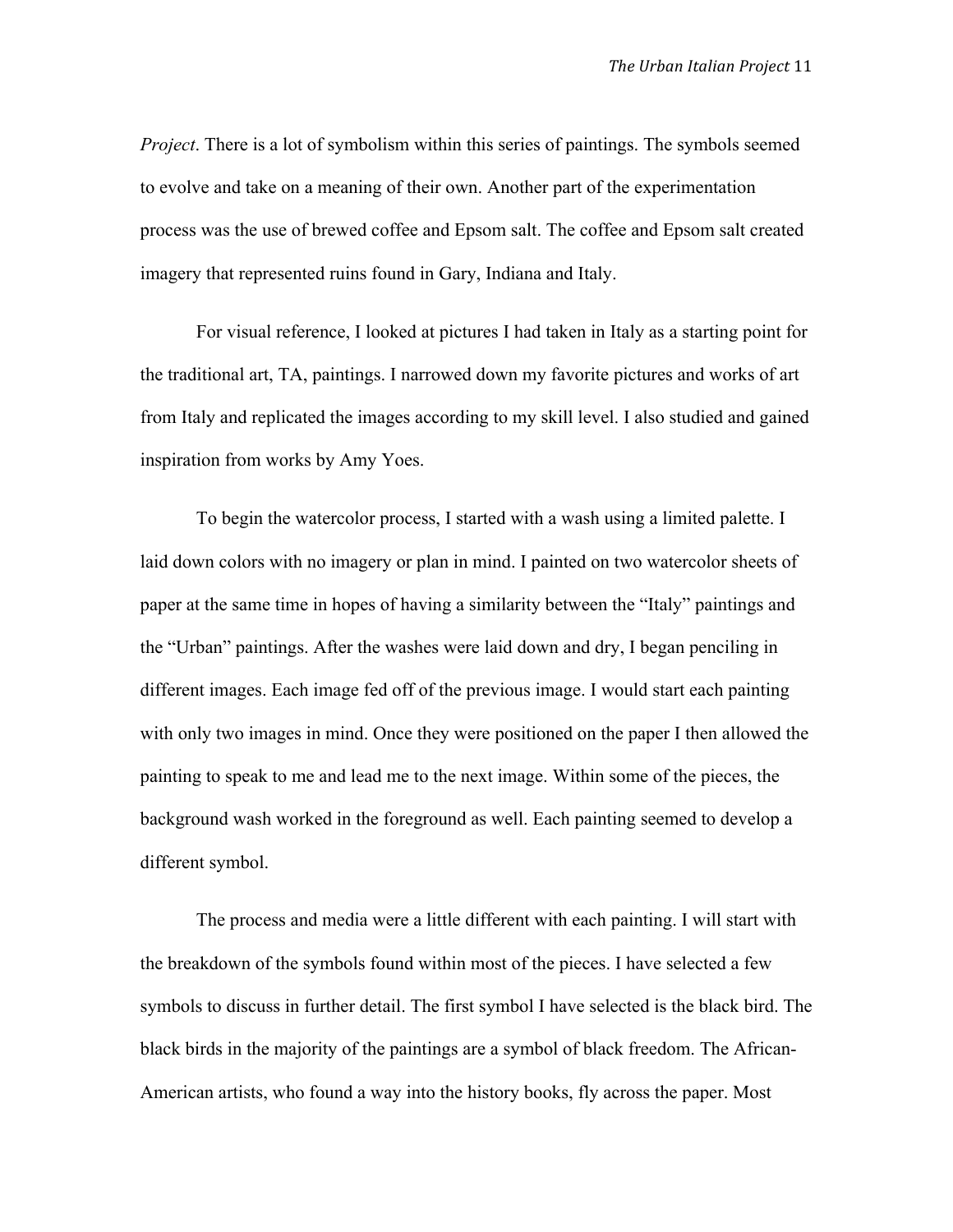birds can fly, which distinguishes them from almost all other vertebrate classes. Flight is the primary means of locomotion for most bird species and is used for breeding, feeding, and predator avoidance and escape. Flight is the process by which an object moves either through the air, or movement beyond earth's atmosphere, by generating lift, propulsive thrust, or by simple ballistic movement. African-American artists like Kerry James Marshall, Kara Walker, Romare Bearden, and Jacob Lawrence take flight throughout the African-American history of artists. The black birds also represent the African-Americans of privilege, the birds who can fly unlike the Blackfoot Penguin, the ghetto artist, the graffitist, and the one who cannot fly. Dodo, flightless bird, tiny winged African-American, my brother, my friend, the unfortunate one; they too are beautiful and capable of creating beauty.

The blue ribbon started as a self-portrait symbol. The ribbon then became a personal signature within this series, which I used to personally sign each work. The blue ribbon evolved within each painting and had the same underlying meaning of a personal signature, however, it also took on a different meaning within each artwork. Within the *UB-1* painting, the ribbon acts like a noose around the neck of the black silhouette and it also flows horizontally across the paper with scarf-like attributes. The blue ribbon is used as the common thread throughout the series. This ribbon pulls all the pieces together and unifies them. There is a dialogue of fragmented images within this body of work, which speaks of several personal things pertaining to me as an artist. This common thread, the blue ribbon was much needed to ground the series.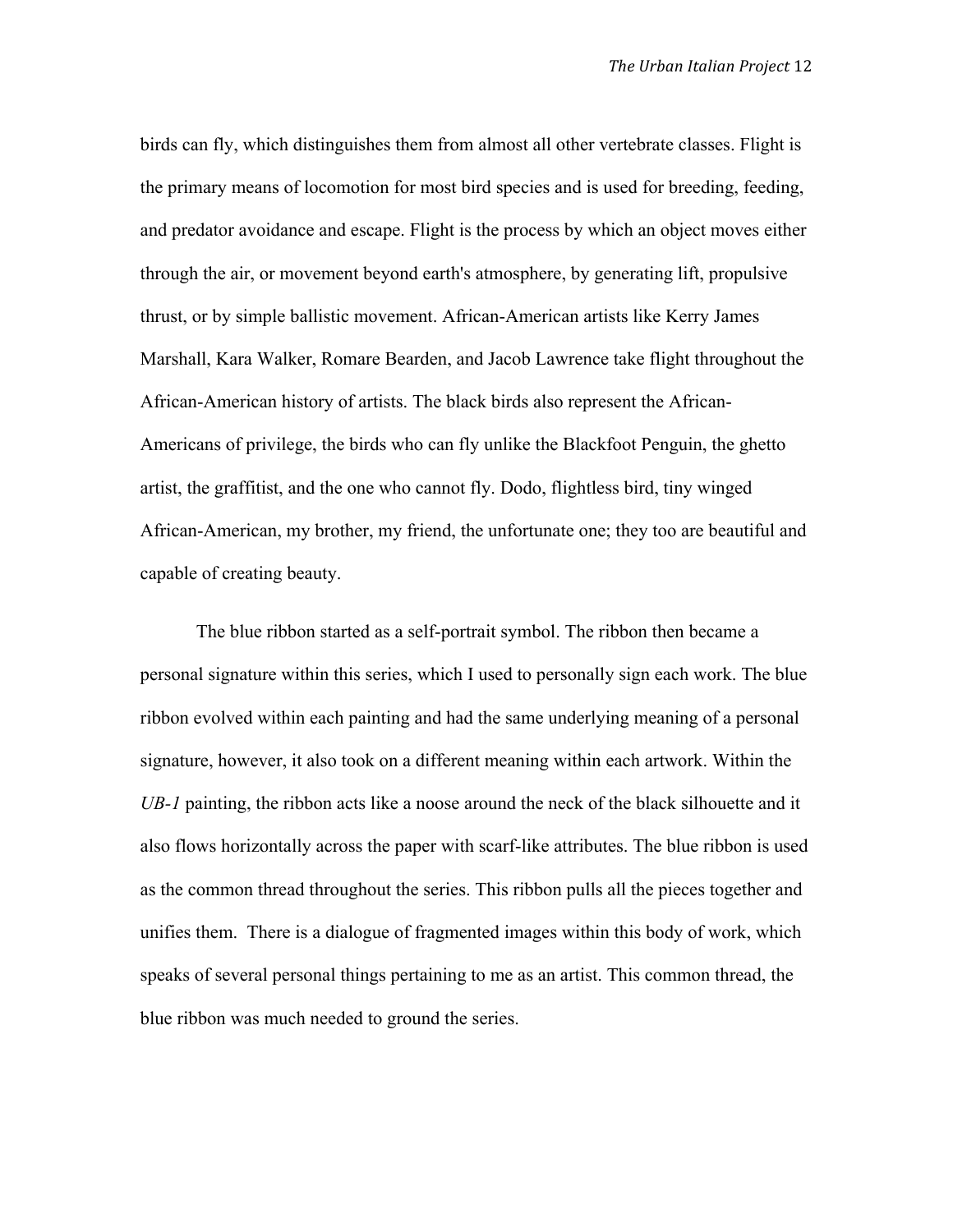The black silhouette female figure first emerged within the *TA-1* painting from frustration. I tried painting a more realistic copy of a marble sculpture of *Justice* by Giulio Cartari found in the basilica of St. Peter's. With frustration guiding my paintbrush, I turned to the black acrylic paint and covered my previous watercolor attempt. I allowed the acrylic to dry and to my astonishment the black worked wonderfully and fixed the problem I had with the composition.

I chose the city of Gary, Indiana because I was born and raised there. I went home several times in search of beauty. As I gazed over the abandoned buildings on the infamous Broadway Street, I marveled at the ruins of the civic theatre, the library and most of all at the City Methodist Church, I thought about the streets of Rome. I remembered the cobble stone roads as I gazed at the Colosseum in great amazement. How is it that I can view the Roman Colosseum with eyes of admiration and view my own city ruins with a focus on immorality, corruption, and contamination? It's simple; I was never taught to find beauty within the rubbish. I did not know how to look for the beautiful colors found within the moss that ran up the buildings, which contrasted with the bright vivid colors of the graffiti.

 Beauty was found within the city of Gary, Indiana. There was a type of sad, romantic story within the ruins of the City Methodist Church in Gary. CMC was shut down in the 1970s due to a lack of attendance and suffered a fire in 1997. To this day, CMC it stands in the streets of Gary, Indiana as a relic of the past, the vast sanctuary, shadowy hallways, and decaying innards a testament to the ravages of time (Luca).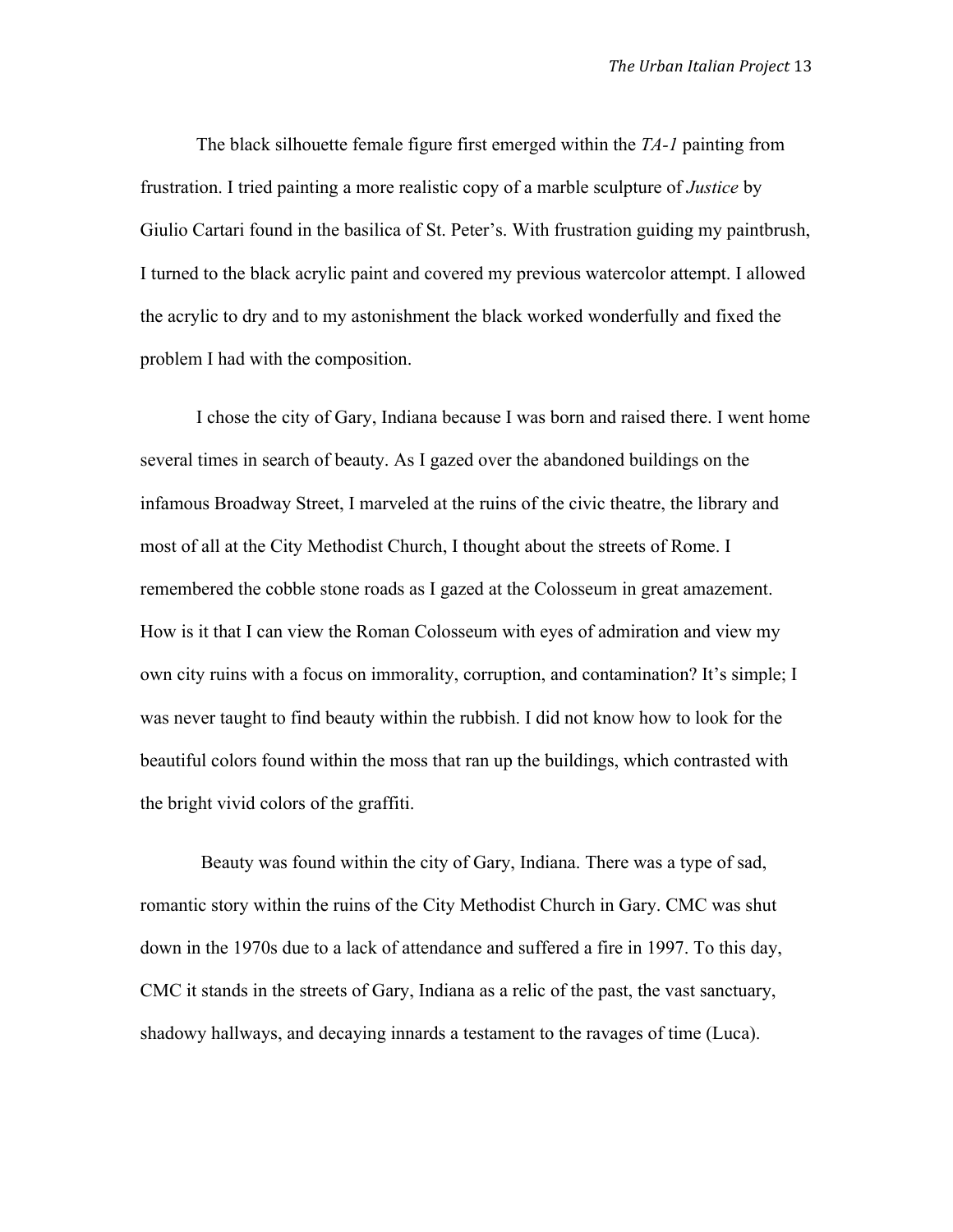Lastly, I will discuss the painting titled, *UB-2.* This painting is completely different from the rest of the series. This painting consists of coffee and Epsom salt as it's primary wash. I poured an old pot of coffee onto the paper and then randomly sprinkled Epsom salt into the coffee. The results of this experimentation surprised me. The coffee stained the watercolor paper beautifully and the salt created patches of grotesque beauty. Within some of those patches, it looks like fiber and in other patches; it looks like a strange mold that consumes the watercolor paper. When the wash was finished, I knew exactly what imagery I wanted to put on the paper. I chose the abandoned City Methodist Church of Gary, Indiana. I centered the sanctuary of the church in the middle of the paper. The only color I wanted to add was that of the blue ribbon. I focused on the middle of the painting and worked my way out. I did not interfere with the edges created by the coffee. This created an irregular border for the center of the sanctuary. I outlined certain images like the stained glass windows, a short flight of stairs, a balcony and the main supporting columns in brown ink. I wanted the painting to remain brown in relation to the coffee stains. I wanted the viewer to appreciate the coffee stain and the interior of the church. I did not want the two competing for visual focus.

I did not research the origins of the Epsom salt and coffee until after the painting was finished. I experimented with the coffee because of the different shades of brown color it produced. The different shades reminds me of the skin colors found in Gary, Indiana. After researching the term coffee, I found that Ethiopia is the natural home of the Arabica tree and the setting for most of coffee's origin legends. The word coffee is said to be a derivation of "Kaffa," the name of an Ethiopian province (Ethiopia Facts). This information struck my curiosity and I researched a little about Ethiopia. When one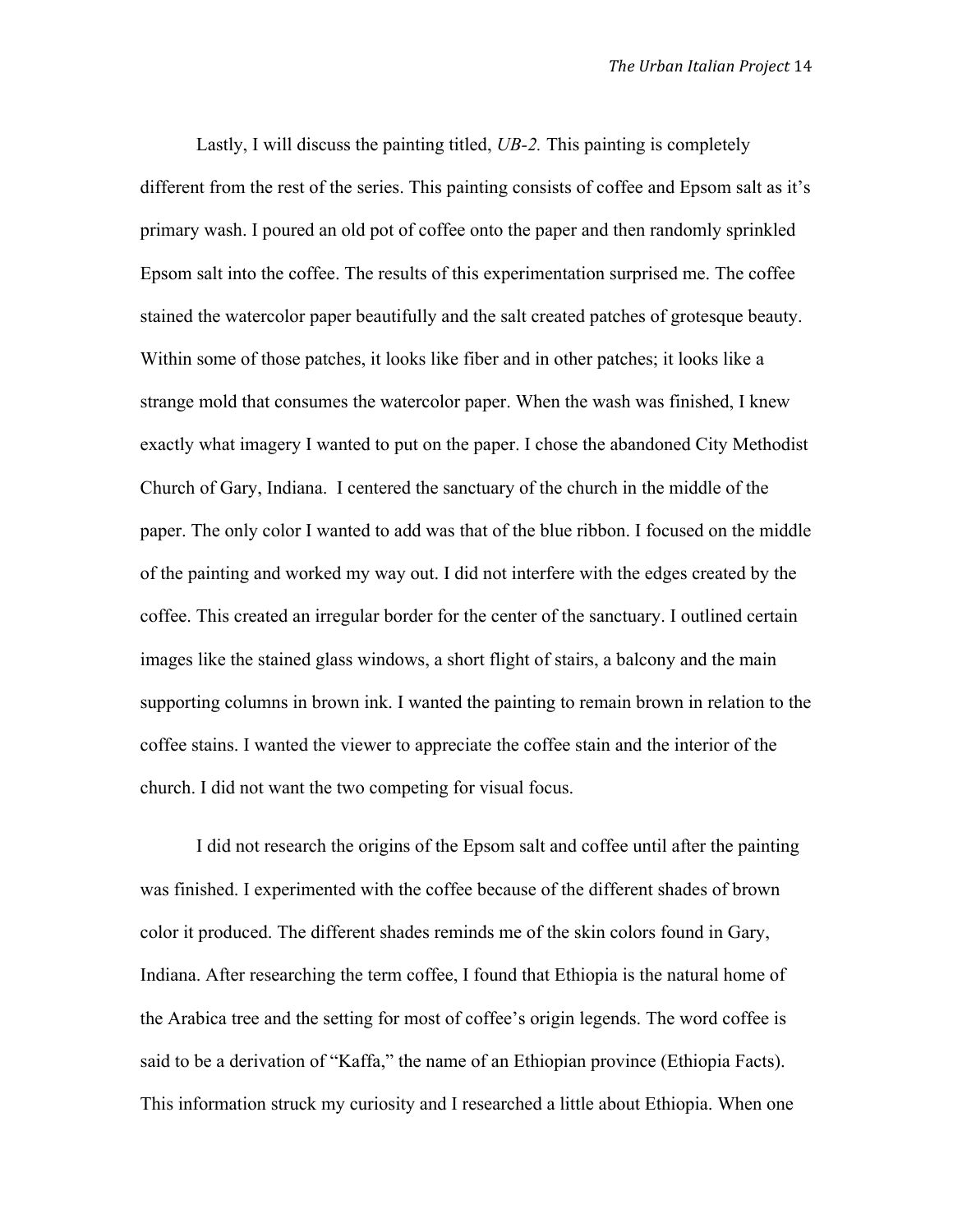hears of Ethiopia we usually think, famine, war, and wrenching poverty. This ancient East African nation south of the Red Sea, north or Kenya, and north and west of Somalia is not for the faint of heart. Millions of years ago this part of the continent was known as the cradle of humanity (Ethiopia Facts). This knowledge span new ideas for a different body of work with coffee as my primary wash. This information works out beautifully with *The Urban Italian Project.*

The coffee was used as a wash, a base or a start for some of the paintings. Some of the world's finest coffee is from Ethiopia, the "cradle of humanity", the start of life. Ethiopia is known by some of the same devastating facts of Gary, Indiana: war and poverty. Gary was known as the murder capital of the world in 1993 due to a lethal combination of drugs, guns and unemployment (Corchado). These two places are looked upon with a negative viewpoint; however, beauty can still be found within each place. The same bright vivid colors found in the graffiti on the walls of abandoned buildings in Gary, can be found painted on young tribal Ethiopian boys bodies. The same rust ginger colors found in the Dallol Volcano of Ethiopia can be matched to the rust colors found around and on the old pipes of the CMC. A lot of similarities can be found within in Gary and Ethiopia, which was all discovered from the research of the word coffee.

Epsom salt is an overachiever of the mineral world. The naturally occurring mineral crystals help heal aches, improve digestion, expel toxins, and relieve stress and prevent circulatory problems. Simply soaking in a warm bath with Epsom salt enables your skin to absorb the minerals (How Epsom Salt Works). Epsom salt within this body of work interacts with the coffee and forms a beautiful grotesque looking crystal mass.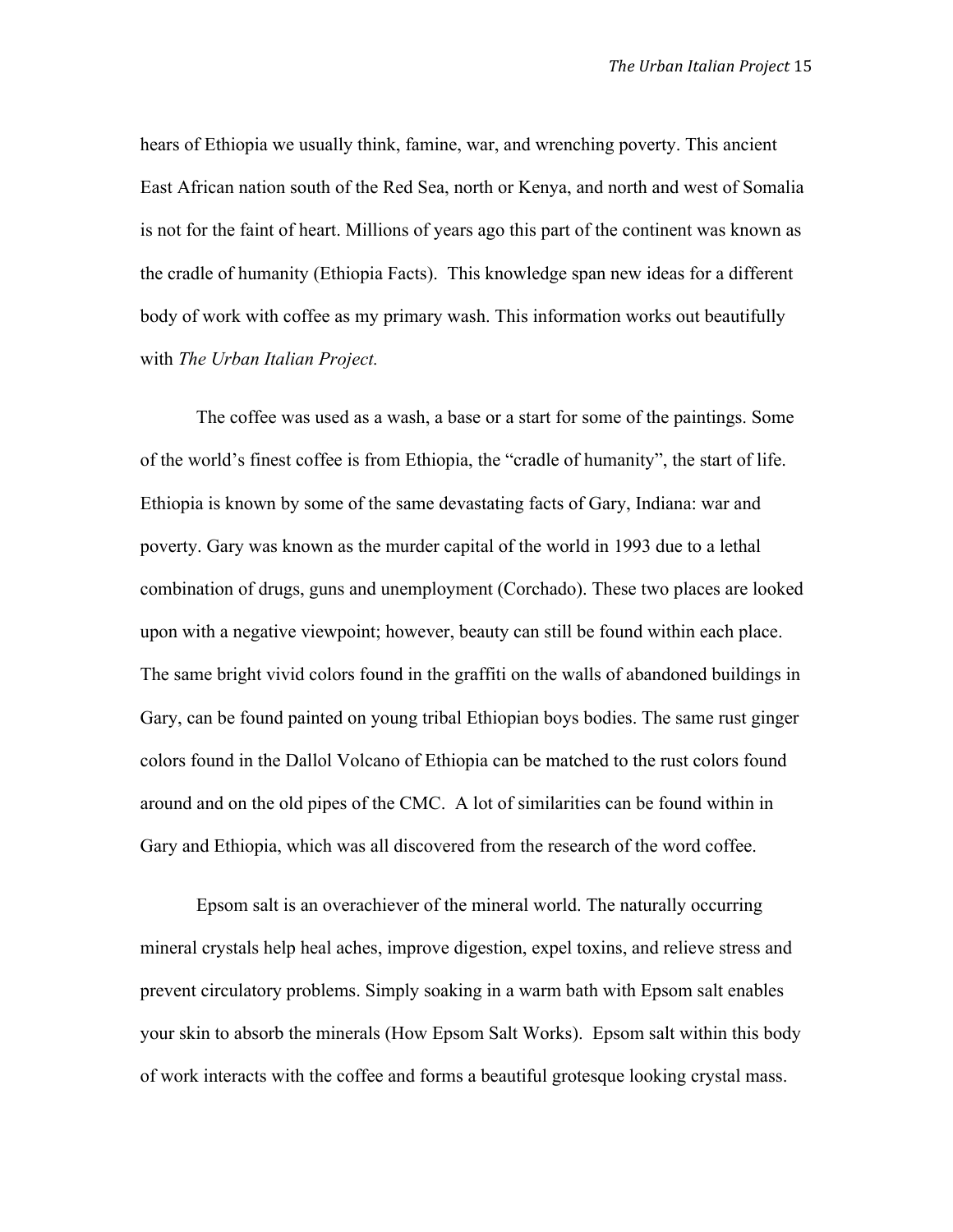The salt heals the aches of the blinded beauty of Gary, Indiana, for me personally through this artwork. The Epsom salt expels, or drives out the blandness of the coffee stain, and creates a fabulous new substance.

### **Conclusion and Exhibition Statement**

When this series of paintings are exhibited, I hope they bring to mind beauty and desire. I would like for every viewer to create his or her own story when looking at my work. That is why I chose to give a simple title to each painting. I did not want to lead the viewer with my personal titles to the paintings. I hope the viewer walks away with an understanding of dialogue between fragmented imagery. The viewer should look at each painting for its personal story. There is a different focus and story found in each painting. I would like the viewer to take a walk in the paintings and create their own personal meaning for the images presented. This body of work was more about the process and less about the product. I am offering a different perspective of beauty and I can only hope that the viewer finds beauty within at least one of my paintings.

This series of paintings has provided me with an opportunity to challenge myself and explore mixed media. It takes commitment and dedication to finish a cohesive body of work. I have a new found love and appreciation for Kerry James Marshall and his collage work. I tackled a subject that can be extremely difficult to define: beauty. I learned that it is true; beauty is indeed in the eye of the beholder. I believe that I truly found beauty within my own city of Gary, Indiana. I will take this series of work to Gary, Indiana and try to find a place to exhibit the work there to show the less fortunate the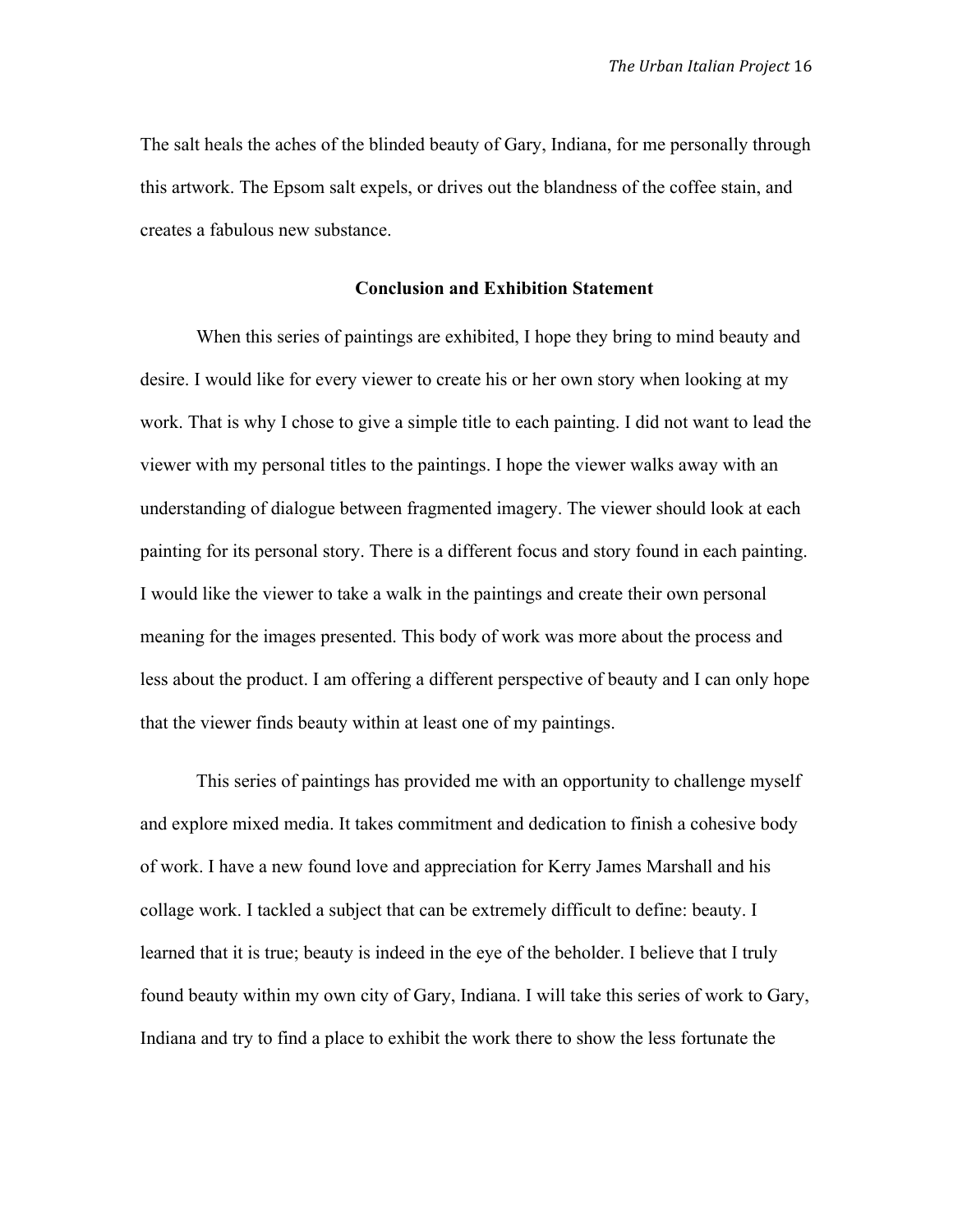beauty that can be found in their own city. I will bring a piece of Italy back to Gary through my work. I will inspire some future artist with my body of work.

Each painting was worked on for hours upon hours. I had a number of different individuals with different backgrounds look at my work and give me their feedback. I was interested in knowing if they too saw beauty within my work. To my surprise, each person saw something different within my work and not all of them viewed my work as beautiful. However, this body of work was a beautiful process. I learned how to look at the ruins and rubbish of my city differently. I learned how to find the beauty of color theory within random graffiti. I learned how to speak loudly within a painting about things that are important to me without being offensive.

These paintings represent my past, present and future. These paintings are extremely personal to me as an African-American female artist. My process taught me a lot about myself as an artist. This body of work shows experimentation of media and content. Throughout this series I have created a signature that I wish to explore more in future works, the blue ribbon. I would also like to explore more mixed media with coffee and salt being my main media.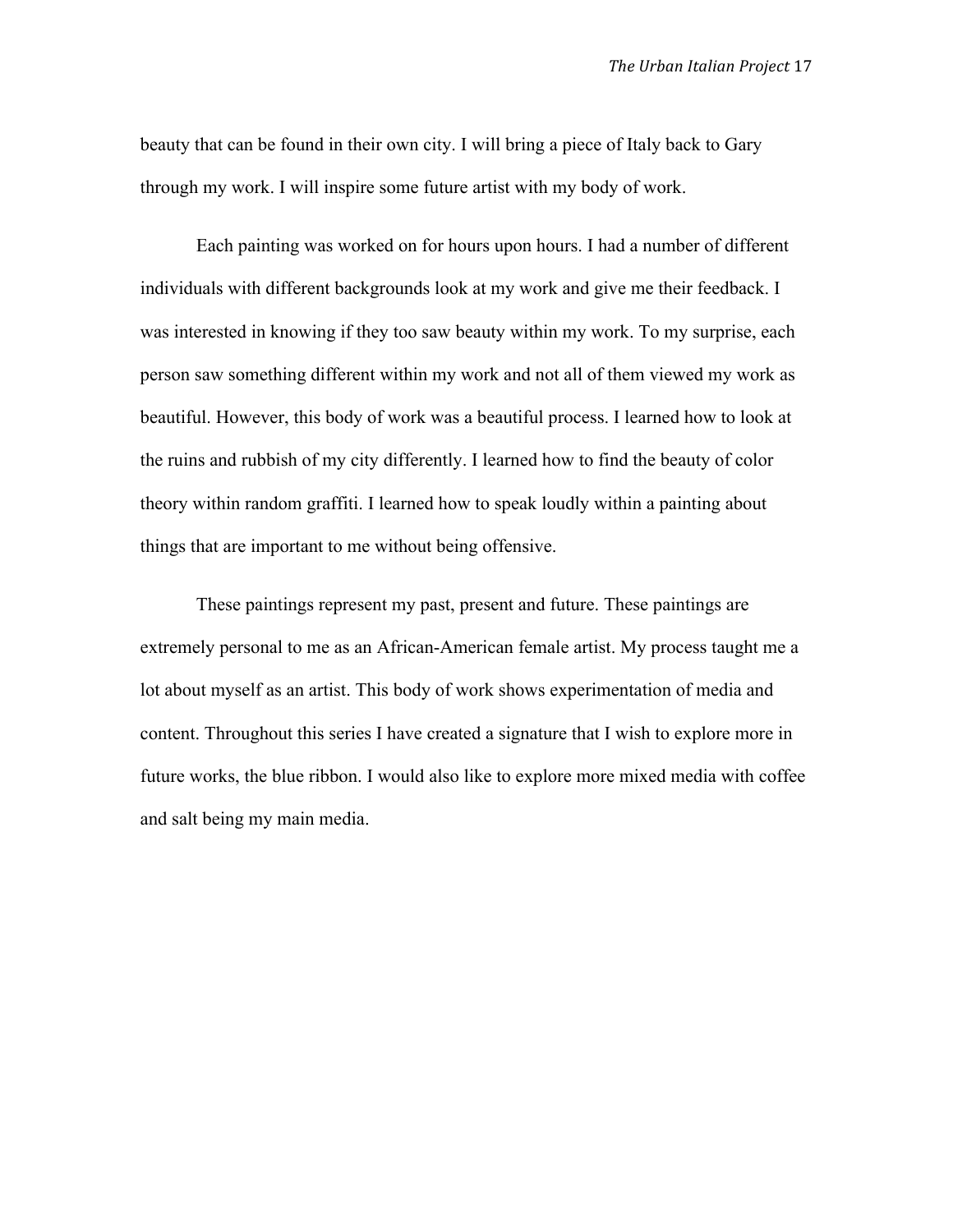## Works Cited

*1 Peter*. *New International*. London: Hodder & Stoughton, 1987. Print.

- Caserta, Pamela. *Walker Art Center: Minneapolis Sculpture Garden.* 2007. Web. 6 Oct. 2010. www.walkerart.org
- Corchado, Alfredo. "Articles about Murder Capital Orlando Sentinel." *Featured Articles From The Orlando Sentinel*. N.p., n.d. Web. 11 Nov. 2010. <http://articles.orlandosentinel.com/keyword/murder-capital/.>.
- Crouther, Betty J. *The Black Artist and His Image in America 65 Years Ago.* 2007. Southeastern College Art Conference Review, Essay.
- "Ethiopia Facts." National Geographic Atlas of the World, Eighth Edition, n.d. Web. 10 Nov. 2010. <http://ngm.nationalgeographic.com/>.
- "Fine Art." Def. 2. *Merriam- Webster*. 2010. *An Encyclopedia Britannica Company*. Web. 3 Nov. 2010.
- "How Epsom Salt Works." *LIVESTRONG.COM Health, Fitness, Lifestyle | LIVESTRONG.COM*. N.p., n.d. Web. 12 Nov. 2010. <http://www.livestrong.com/>.
- Luca, Andrel. "Ruins of an Abandoned Church Gary, Indiana « City Eyes Blog." *City Eyes Photo // Too Much*. N.p., n.d. Web. 3 Sept. 2010. <http://www.cityeyesphoto.com/blog/2008/02/25/urban-exploration/>.
- Marshall, Kerry James, Terrie Sultan, and Arthur Jafa. *Kerry James Marshall.* New York: H.N. Abrams, 2000. Print.
- Mercer, Kobena. *Welcome to the jungle: new positions in Black cultural studies.* New York: Routledge, 1994.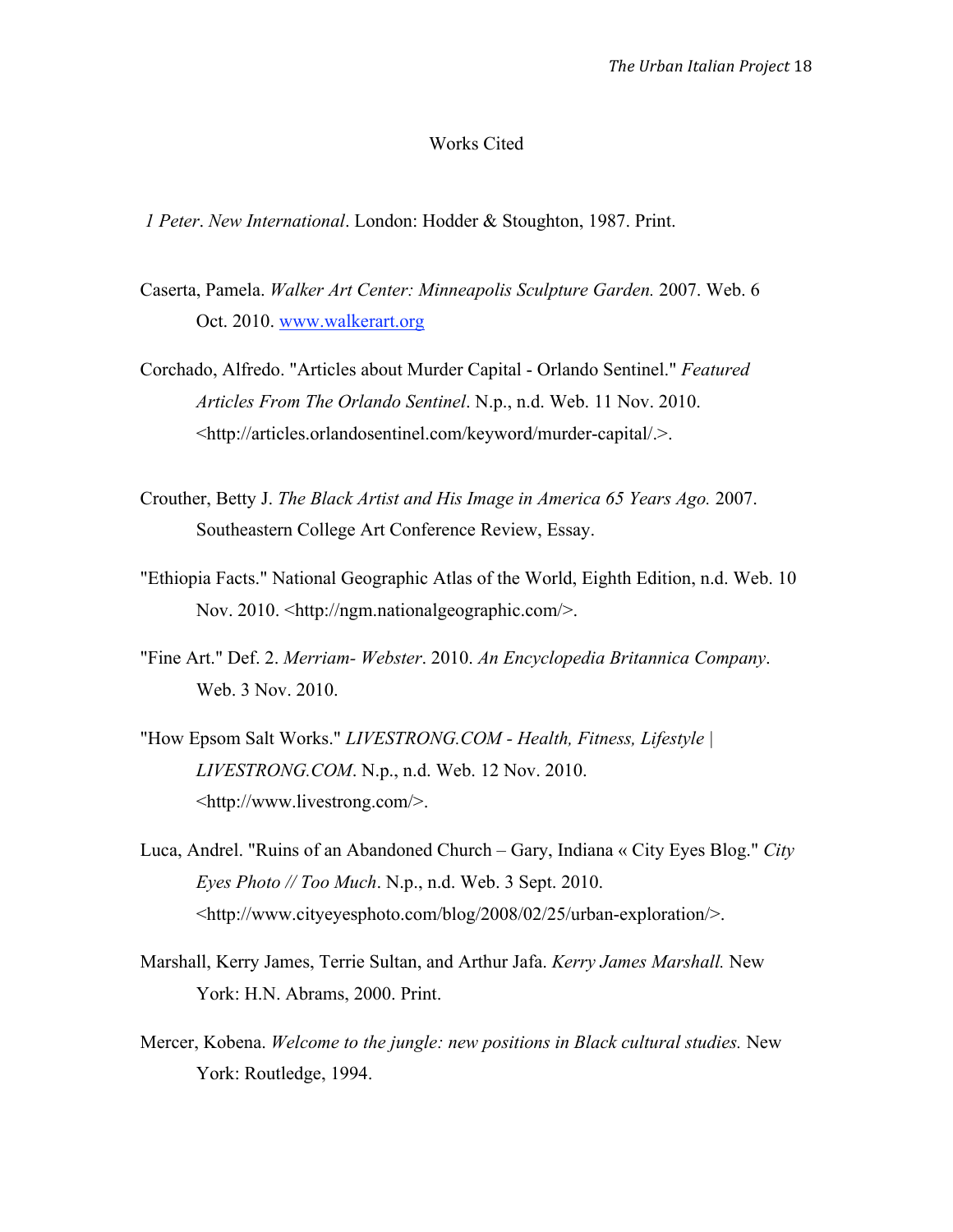Panofsky, Erwin. *Perspective as Symbolic Form*. New York: Zone Books, 1991. Print

- Sohal, Raji. "Calling From Canada: Kerry James Marshall at VAG." Web log post. *Art: 21 Blog*. PBS, 11 Oct. 2010. Web. 6 Nov. 2010.
- Wild, Fiona. "A Portrait of Italy." *Eye Witness Travel: Italy*. New York: D.K., 2007. 21+. Print.

Yoes, Amy. *Sightseers*. 2005. Installation. Wave Hill, Bronx New York.